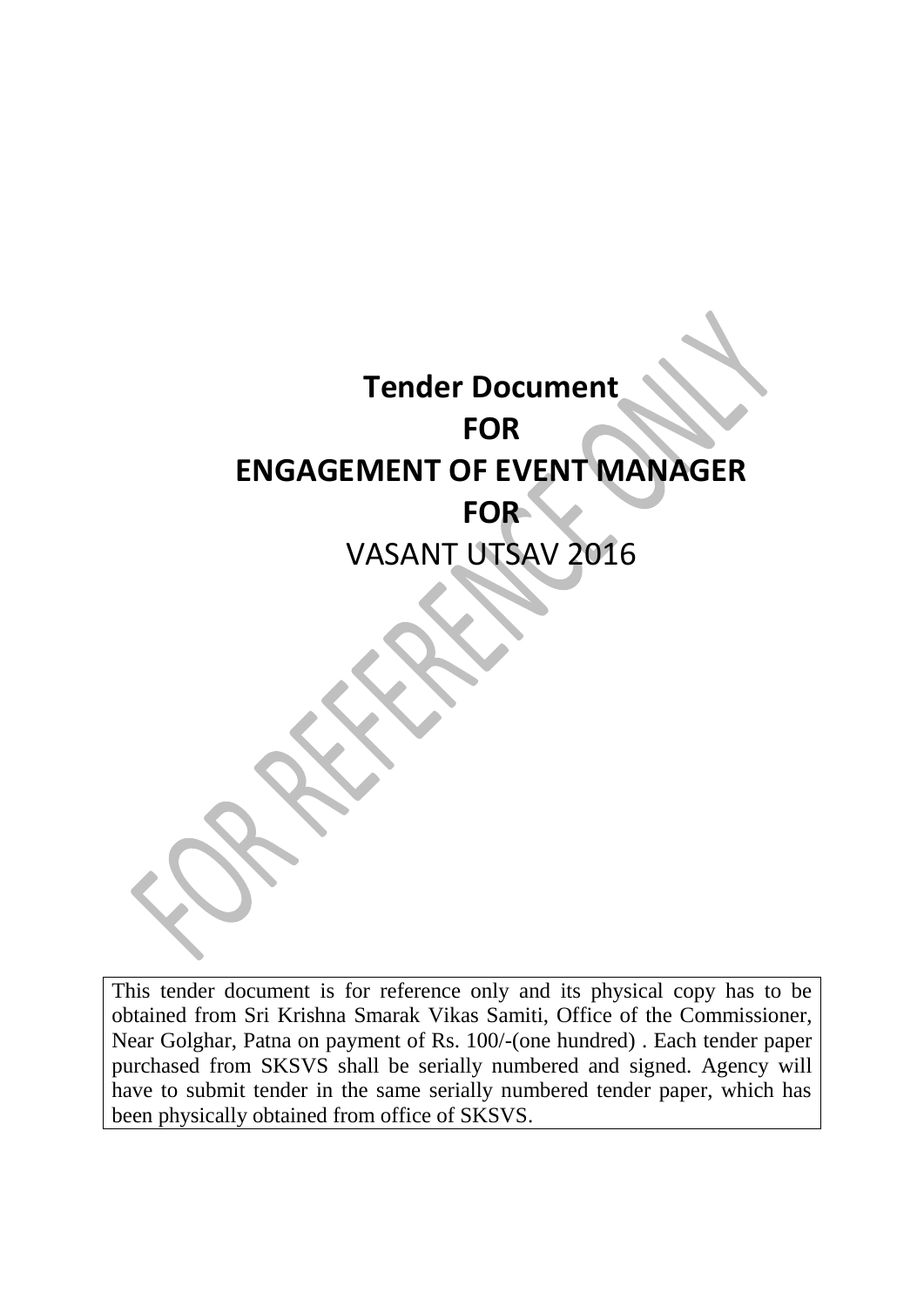# **DISCLAIMER**

The information contained in this Request for Proposal document (the **"TENDER DOCUMENT"**) or subsequently provided to Applicant(s), whether verbally or in documentary or any other form, by or on behalf of Sri Krishna Smarak Vikas Samiti or any of its employees or advisors, is provided to Applicant(s) on the terms and conditions set out in this TENDER DOCUMENT and such other terms and conditions subject to which such information is provided.

This TENDER DOCUMENT is not an agreement and is neither an offer nor invitation by **Sri Krishna Smarak Vikas Samiti** to the prospective Applicants or any other person. The purpose of this TENDER DOCUMENT is to provide interested parties with information that may be useful to them in the formulation of their application for qualification and thus selection pursuant to this TENDER DOCUMENT (the **"Application"**). This TENDER DOCUMENT includes statements, which reflect various assumptions and assessments arrived at by the **Sri Krishna Smarak Vikas Samiti** Office in relation to the work/s. Such assumptions, assessments and statements do not purport to contain all the information that each Applicant may require. This TENDER DOCUMENT may not be appropriate for all persons, and it is not possible for the **Sri Krishna Smarak Vikas Samiti** Office, its employees or advisors to consider the objectives, financial situation and particular needs of each party who reads or uses this TENDER DOCUMENT. The assumptions, assessments, statements and information contained in this TENDER DOCUMENT may not be complete, accurate, adequate or correct. Each Applicant should therefore, conduct its own investigations and analysis and should check the accuracy, adequacy, correctness, reliability and completeness of the assumptions, assessments, statements and information contained in this document and obtain independent advice from appropriate sources.

Information provided in this TENDER DOCUMENT to the Applicant(s) is on a wide range of matters, some of which may depend upon interpretation of law. The information given is not intended to be an exhaustive account of statutory requirements and should not be regarded as a complete or authoritative statement of law. The **Sri Krishna Smarak Vikas Samiti** Office accepts no responsibility for the accuracy or otherwise for any interpretation or opinion on law expressed herein.

The **Sri Krishna Smarak Vikas Samiti** Office, its employees and advisors make no representation or warranty and shall have no liability to any person, including any Applicant or Bidder, under any law, statute, rules or regulations or tort, principles of restitution or unjust enrichment or otherwise for any loss, damages, cost or expense which may arise from or be incurred or suffered on account of anything contained in this TENDER DOCUMENT or otherwise, including the accuracy, adequacy, correctness, completeness or reliability of the TENDER DOCUMENT and any

This tender document is for reference only and its physical copy has to be obtained from Sri Krishna Smarak Vikas Samiti, Office of the Commissioner, Near Golghar, Patna on payment of Rs. 100/-(one hundred) . Each tender paper purchased from SKSVS shall be serially numbered and signed. Agency will have to submit tender in the same serially numbered tender paper, which has been physically obtained from office of SKSVS.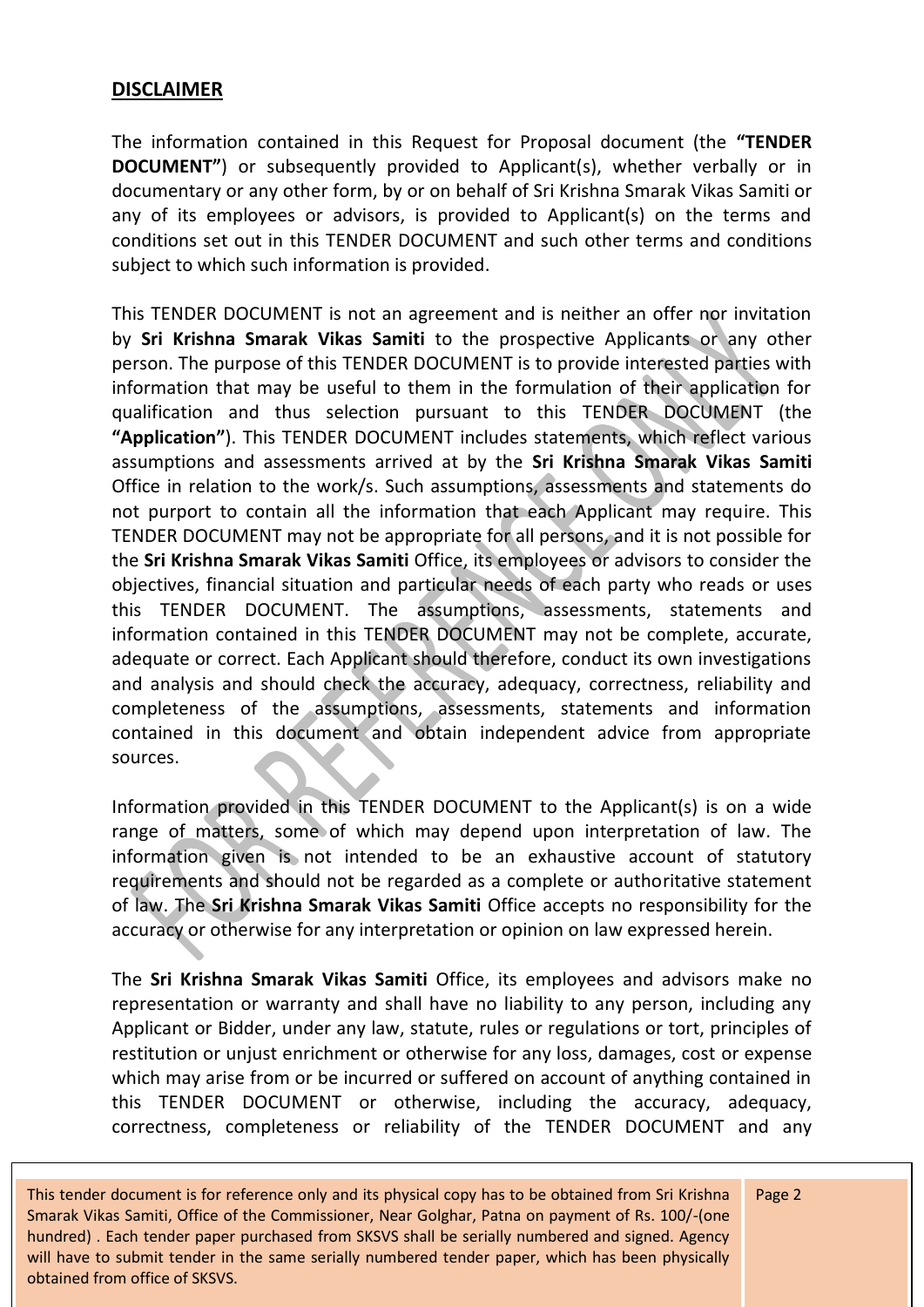assessment, assumption, statement or information contained therein or deemed to form part of this TENDER DOCUMENT or arising in any way with selection of Applicants for participation in the Bidding Process.

The **Sri Krishna Smarak Vikas Samiti** Office also accepts no liability of any nature whether resulting from negligence or otherwise how so ever caused arising from reliance of any Applicant upon the statements contained in this TENDER DOCUMENT.

The **Sri Krishna Smarak Vikas Samiti** Office may, in its absolute discretion but without being under any obligation to do so, update, amend or supplement the information, assessment or assumptions contained in this TENDER DOCUMENT.

The issue of this TENDER DOCUMENT does not imply that the **Sri Krishna Smarak Vikas Samiti** Office is bound to select and shortlist Applications and the **Sri Krishna Smarak Vikas Samiti** Office reserves the right to reject all or any of the Applications or Bids without assigning any reasons whatsoever.

The Applicant shall bear all its costs associated with or relating to the preparation and submission of its Application including but not limited to preparation, copying, postage, delivery fees, expenses associated with any demonstrations or presentations which may be required by the **Sri Krishna Smarak Vikas Samiti** Office or any other costs incurred in connection with or relating to its Application. All such costs and expenses will remain with the Applicant and the **Sri Krishna Smarak Vikas Samiti** Office shall not be liable in any manner whatsoever for the same or for any other costs or other expenses incurred by an Applicant in preparation and submission of the Application, regardless of the conduct or outcome of the Bidding Process.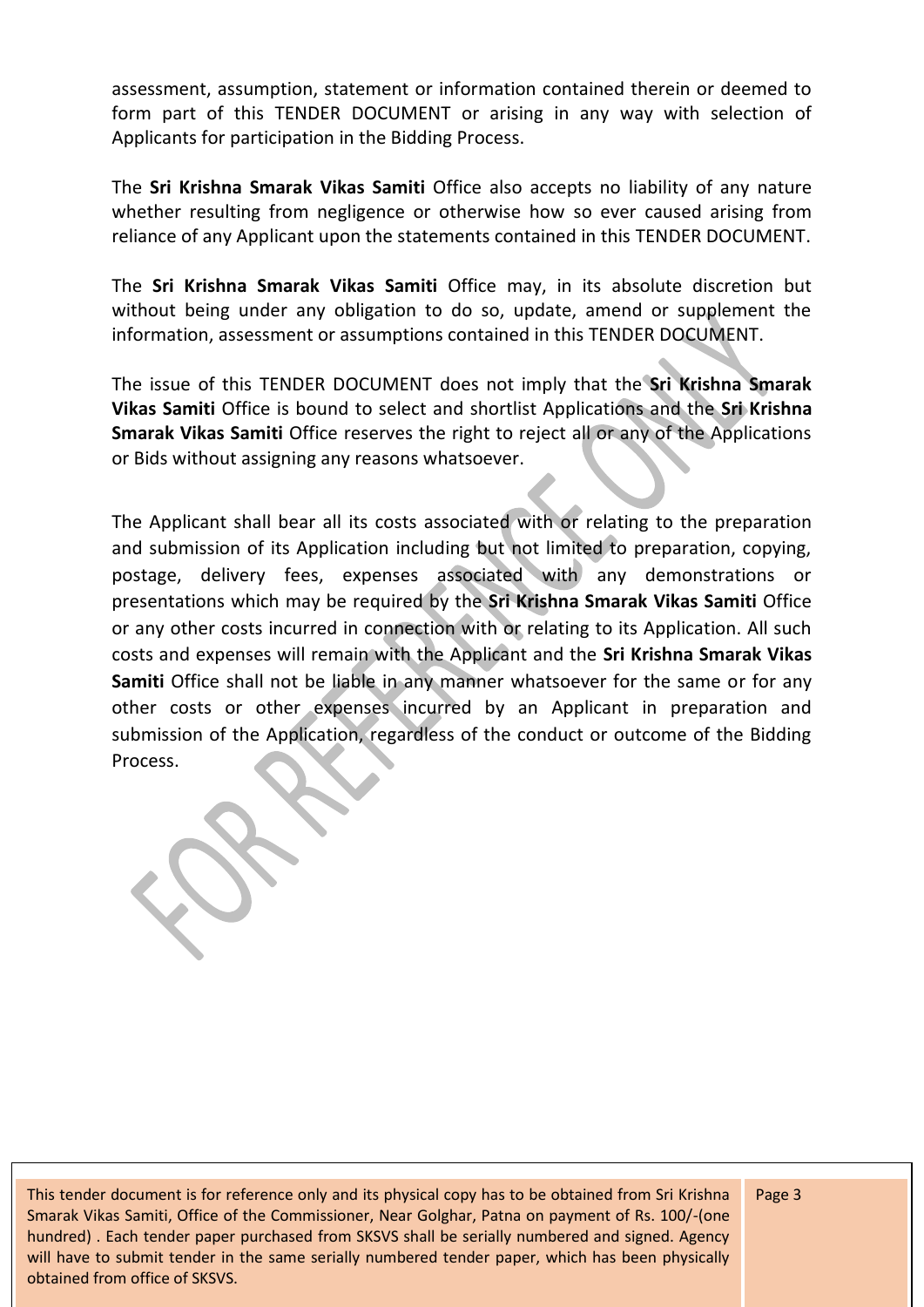# **1. INTRODUCTION**

#### **1.1 BACKGROUND**

1.1.1 **Sri Krishna Smarak Vikas Samiti** Office, Patna, organises **Vasant Utsav 2016** from **1 st March 2016 to 15th March 2016**.

1.1.2 **Sri Krishna SmarakVikasSamiti** would like to engage an event management agency to undertake the entire arrangement in accordance with the scope of work defined herewith in this document.

1.1.3 Vasant Utsav 2016 will be an important congregation with estimation for a very good gathering of people. Melas/festivals are largest gathering of people in India and speak of ancient living traditions of time honoured rituals of rich cultural heritage of Bihar. Vasant Utsav 2016 would be a fun gathering of people in keeping with the mood of the season.

#### **1.2 Inviting Tender**

1.2.1 INVITATION FOR ENGAGEMENT OF EVENT MANAGEMENT AGENCY FOR SUCCESSFUL IMPLEMENTATION OF VASANT UTSAV 2016 BY OFFICE OF **Sri Krishna Smarak Vikas Samiti**, PATNA,ON TURNKEY BASIS.

1.2.2 **Sri Krishna Smarak Vikas Samiti**, PATNA (hereinafter, referred to as **"SKSVS"**) wishes to appoint an event management agency for the successful implementation of Vasant Utsav 2016 which is scheduled to be held from **1 st March 2016 to 15th March 2016.**

1.2.3 **"SKSVS"** invites detailed proposals from Event Management Company. The Scope of Services forming part of the Assignment has been set out in **Section 2** of this document herewith below.

1.2.4 The Proposals would be evaluated on the basis of the evaluation criteria set out in this TENDER DOCUMENT.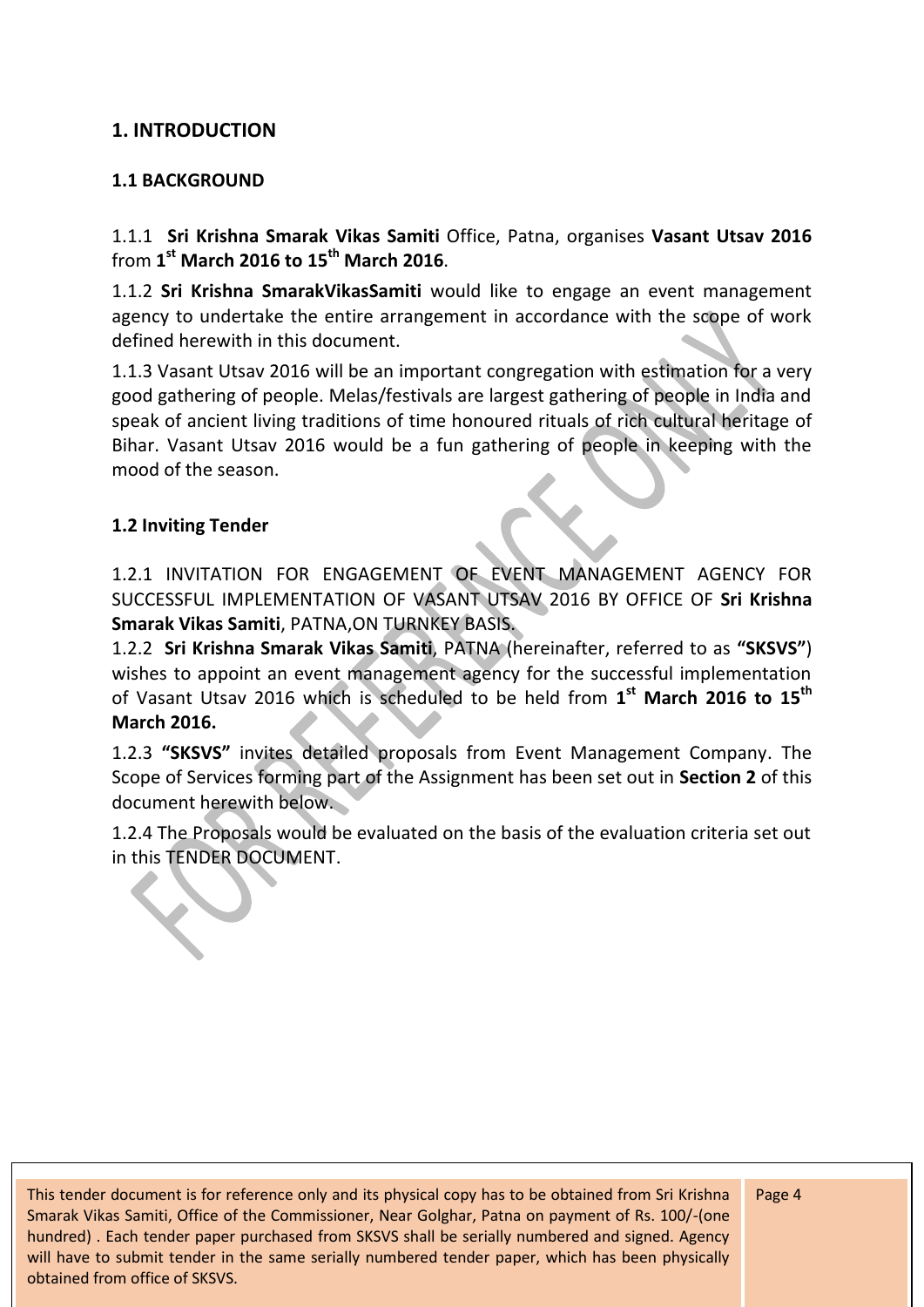# **1.3 BRIEF DESCRIPTION OF THE BIDDING PROCESS**

1.3.1 **"SKSVS"** intends to follow a 'single stage two envelope' bid process for selecting of the successful bidder.

1.3.2 The Bidders would need to submit, within the Proposal Due Date as prescribed under Section-5 of the tender Technical and Financial Proposal in the prescribed format.

1.3.3 **"SKSVS"** would evaluate all the Submissions in accordance with the evaluation criteria set out in Section-4 of the TENDER DOCUMENT to select a bidder.

# **1.4 OBTAINABILITY OF TENDER DOCUMENT**

1.4.1 The TENDER DOCUMENT can be seen at the website **[www.patnadivision.bih.nic.in](http://www.patnadivision.bih.nic.in/)** for reference only and can be obtained from **SKSVS** Office by paying the document fee of Rs100.

1.4.2 It may be noted that all subsequent notifications, changes and amendments in the assignment / documents would be posted only on the website.

# **1.5 GENERAL INSTRUCTIONS**

1.5.1 The language of the Bid and related documents and correspondences shall be in English language.

1.5.2 The Bidder shall provide all the information sought under this TENDER DOCUMENT. The **"SKSVS"** Patna will evaluate only those Bids that are received in the required formats and complete in all respects.

1.5.3 The Bid shall be typed or written in indelible ink and signed by the Authorized signatory of the Bidder who shall also initial each page. All the alterations, omissions, additions or any other amendments made to the Bid shall be initialled by the person(s) signing the Bid.

1.5.4 Bidders are encouraged to submit their respective Bids after visiting the Project site and ascertaining for themselves the site conditions, traffic, location, surroundings, availability of power, water and other utilities for implementation of the Project, access to site, handling and storage of materials, applicable laws and regulations, and any other matter considered relevant by them.

1.5.5 The Bidder shall be responsible for all costs associated with the preparation of its Bid and its participation in the bidding process, including but not limited to, site visits, field investigations, data gathering, analysis, design etc. as also any discussions/negotiations. **"SKSVS"**, Patna will not be responsible nor in any way liable for such costs, regardless of the conduct or outcome of the bidding process.

1.5.6 The **"SKSVS"**, Patna may modify the TENDER DOCUMENT by issuing an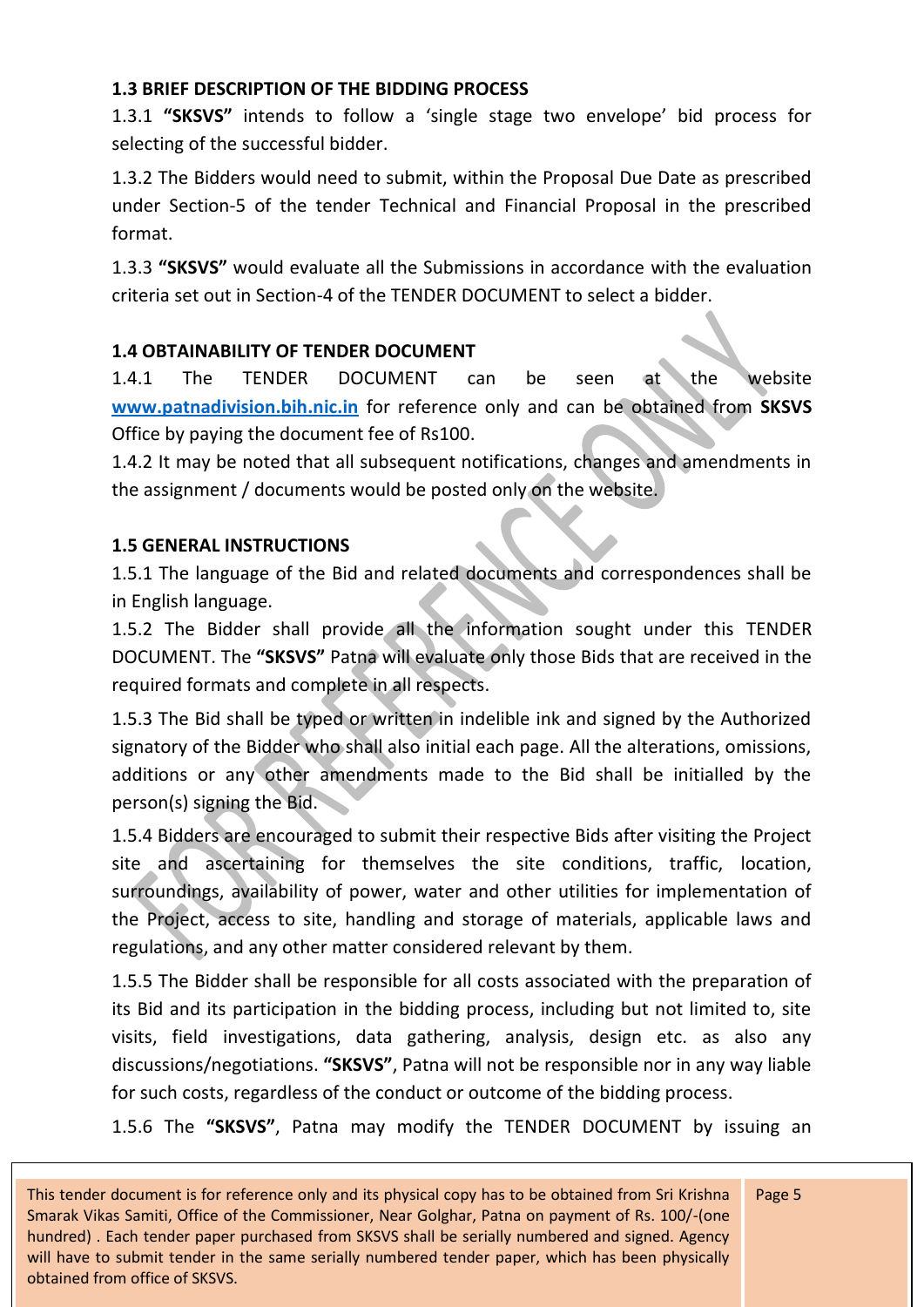Addendum before Due Date. Any Addendum thus issued shall be part of the Tender Document and shall be posted on the website. **"SKSVS"**, Patna will assume no responsibility for receipt of the Addendum.

1.5.7 Bidders will not be permitted to alter or modify their bids once submitted.

1.5.8 **"SKSVS"**, Patna shall not be liable for any omission, mistake or error on the part of the Bidder in respect of any of the above or on account of any matter or thing arising out of or concerning or relating to the TENDER DOCUMENT, the bidding documents or the bidding process, including any error or mistake therein or in any information or data given by the **"SKSVS"**, Patna.

1.5.9 Any Bid not accompanied by the EMD shall be rejected by the **"SKSVS"**, Patna.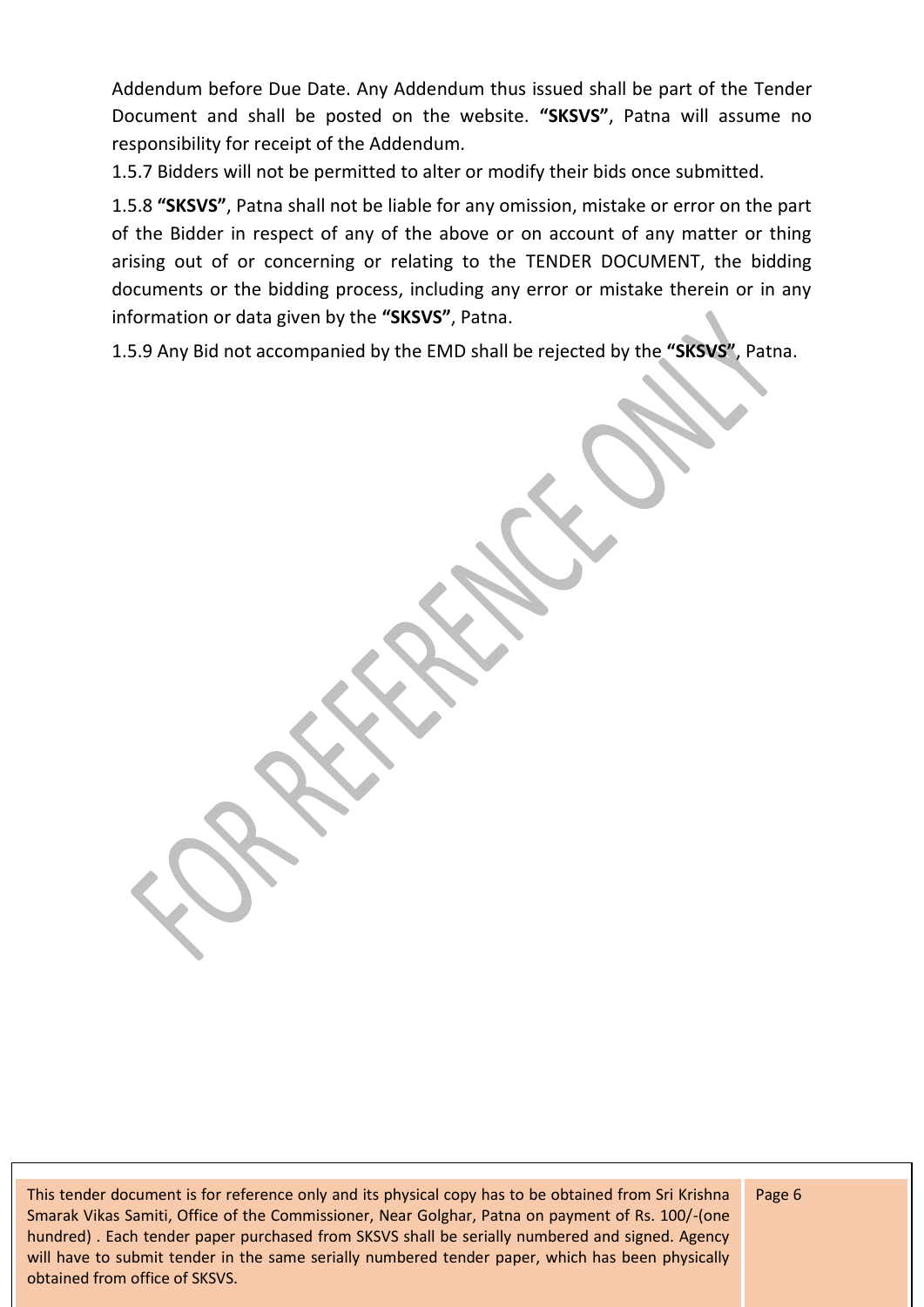# **2. TERMS OF REFERENCE –**

# **2.1 Scope of Work for Event Manager**

The agency will be provided 80,000 sq. feet area to develop stalls which they will allot to different parties for the purpose of entertainment, amusement, fair, trade, commerce, food stall or any other permissible activity for earning revenue for which money will be collected by the agency. The agency will have to quote(F1) payable to SKVS for the usages of this area of 80,000sq ft. for 15days. All the cost of construction of stall and other facility like lighting etc. at the stall will be borne by the bidder (F1).

The agency will have to do the prescribed Event related work in the annexure 3 for which they will be spending money, which they will have to mention in annexure 3 as F2. Subsequently, the bidder will also quote net payable amount to SKVS as F3 (=F1 – F2) as the money which they will give to the SKVS in the prescribed format in Annexure-3.

The agency which quotes maximum amount (F3), as prescribed in Annexure-3 will be considered as successful bidder i.e. F1-F2=F3 (Amount quoted by agency)

#### **2.2 GENERAL TERMS AND CONDITIONS**

A. The **SKSVS** reserves the right not to accept bid(s) from agency(ies) resorting to unethical practices or on whom investigation / enquiry proceedings have been initiated by Government investigating Agencies Vigilance Cell.

B. The **SKSVS** reserves the right to summarily reject an offer received from any agency (ies), without any intimation to the bidder(s) or assigning any reason.

C. The **SKSVS** reserves the right to withdraw / cancel the bid document partially or completely at any stage.

#### **ARBITRATION**

In case of any dispute **SKSVS** may appoint an arbitrator, which will be accepted by the agency / firm. The decision of the arbitrator will be final and binding on both the parties. The jurisdiction of the court will be Patna (Bihar).

#### **INDEMNIFICATION CLAUSE**

"That the selected agency shall keep **SKSVS** indemnified and harmless against all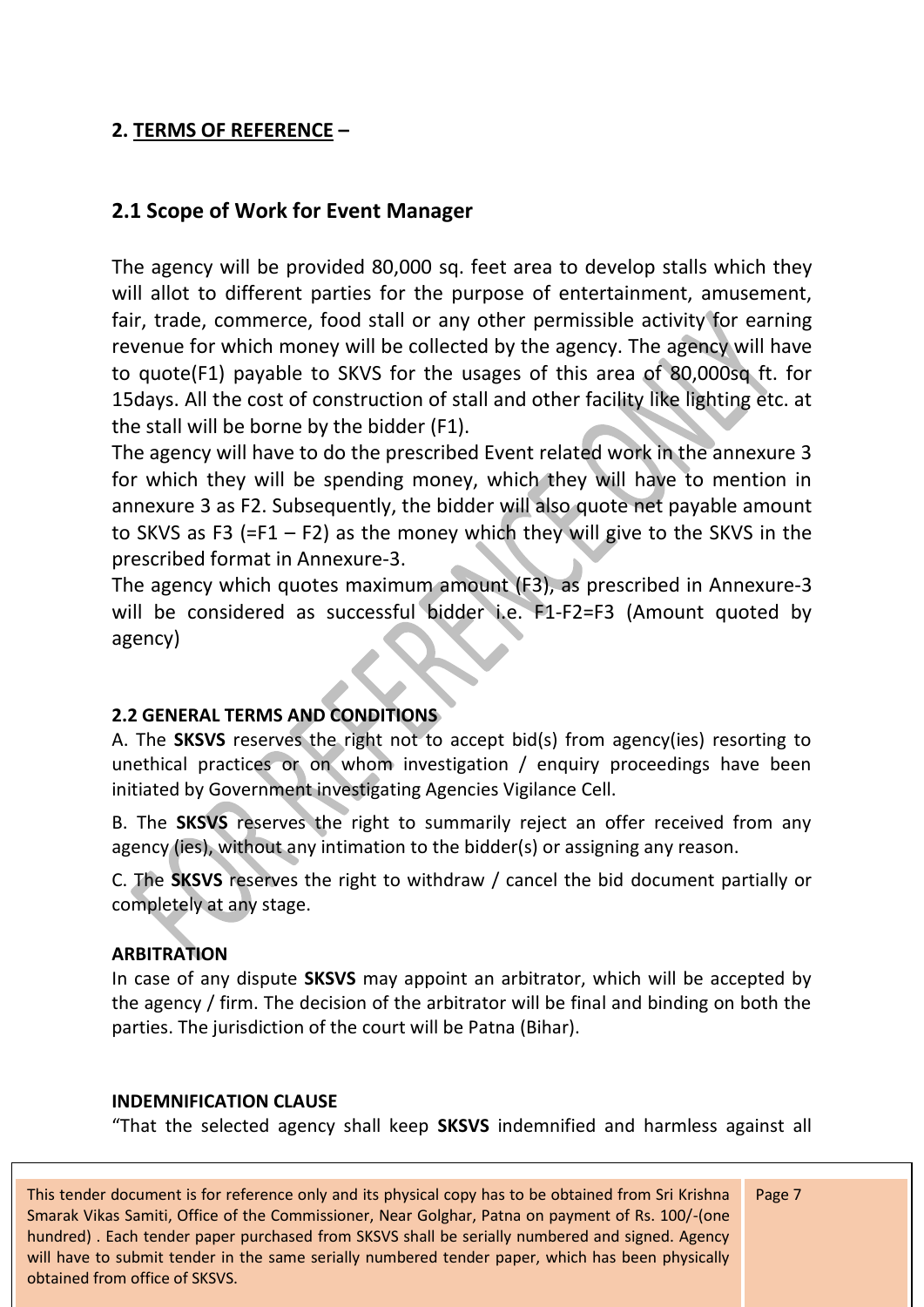claims, damages, dues, payments, fines, penalties, compensations, liabilities other losses etc. which may incur on account of non-compliance or violation by the selected agency or otherwise.

# **3. BIDDING PROCEDURE**

# **3.1 SUBMISSION PROCEDURE**

3.1.1 The interested parties shall submit the proposal with full details regarding conceptualization, planning, designing, construction, direction and execution on a turn-key basis. It is to be noted that the whole conceptualization of the event has to be done as per the theme of the event. Utmost care has to be taken to avoid any indecent/offending/objectionable item. The sanctity of the Mela has to be fully respected.

3.1.2 The concerned parties, who shall qualify in the technical criteria **(Annexure-2),**  shall be invited to present the entire activities or concept plan in hard copy and also in soft copy format to the **SKSVS** committee. The selected party shall have to abide by the concept plan, once approved by the SKSVS. The bidders shall have to present their activities and work plan before the tender committee.

3.1.3 The selected company shall act in a transparent manner for the event and shall not in any way act in the manner that is detrimental to the interest and reputation of the SKSVS The selected Company shall undertake to abide sincerely by all rules, regulations and laws of land apart from the general and specific instructions issued by the organizing committee for their responsibilities to manage the events and shall agree to keep itself liable and responsible for any such violation directly or indirectly related to their responsibilities for the event.

3.1.4 A bidder shall submit Technical Bid and Financial Bid in separate sealed envelope contained in another envelope containing both the Financial and Technical Bid. A bidder shall not submit more than one quotation.

3.1.5 Envelope containing bids must bear, on the cover itself, name and full address of the bidder, name of the item/services bidding for. In case of bids submitted by post or courier, it is bidder's responsibility that bids reach **SKSVS** office before the scheduled time of closure of submission of bids.

# **3.2. ELIGIBILITY CRITERIA**

The bidders shall be evaluated in two stages

- 1. Technical Evaluation of Proposal **(Annexure-2)**
- 2. Financial Evaluation of Proposal. **(Annexure-3)**

**T**he Bidder fulfilling Technical Stage will be shortlisted for financial evaluation. Claims without documentary evidence will not be considered.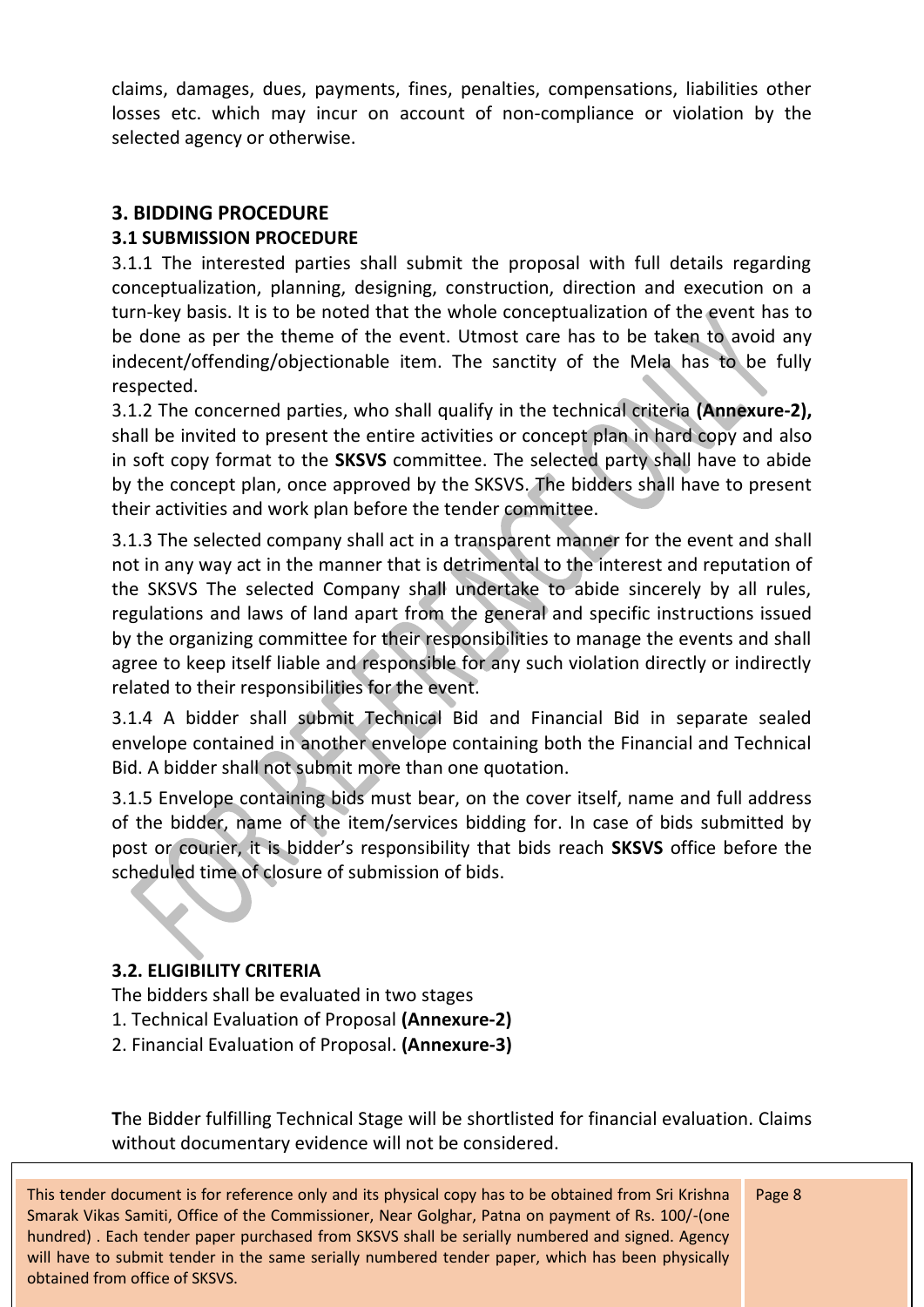**SKSVS** reserves the right to verify the claims made by the Bidders and to carry out the capability assessment of the Bidders and the **SKSVS** decision shall be final in this regard. **SKSVS** may, in its absolute discretion, waive any of the conditions and/or requirements in the Tender in respect of any or all of the bidders.

**Website –** [www.patnadivision.bih.nic.in](http://www.patnadivision.bih.nic.in/)

3.14.6. No interpretation, revision, or other communication from **SKSVS** regarding this TENDER DOCUMENT is valid unless it is in writing and is signed by **SKSVS**.

# **3.15. FORMAT AND SIGNING OF PROPOSAL**

3.15.1. Bidders would provide all the information as per this Tender Document and in the specified format. **SKSVS** reserves the right to reject any Proposal that is not in the specified format.

3.15.2. The Proposal would include three submissions to be made on the respective Proposal Due Date as set out in Section-5 (Tender Document Time Schedule).

3.15.3. The Proposal and its copy shall be typed or printed and the Bidder shall initial each page. The person(s) signing the Proposal shall initial all the alterations, omissions, additions, or any other amendments made to the Proposal.

# **3.16 PROPOSAL DUE DATE**

3.16.1. Proposals should be submitted before 15.00 Hrs (IST) on the Proposal Due Dates as indicated in Section5 of this Tender Document, at the address provided in the manner and form as detailed in this Tender Document. Proposals submitted by email will not be accepted.

3.16.2. **SKSVS** at its sole discretion; accept any Proposal(s) after Proposal Due Date. Any such Proposal/s accepted shall be deemed to have been received by the Proposal Due Date.

# **3.17 TEST OF RESPONSIVENESS**

3.17.1. Prior to evaluation of Proposals, **SKSVS** will determine whether each Proposal is responsive to the requirements of the Tender Document. A Proposal shall be considered responsive if;

a) It is received before 15.00 Hrs. on the respective Proposal Due Date;

**b) It is accompanied with a DD for a sum of Rs.25,000/- (Rupees Twenty five thousand only) drawn in favour of "Sri Krishna Smarak Vikas Samiti, PATNA", payable at 'Patna' paid as EMD.** 

c) It contains the information and documents as requested in the Tender Document;

d) It contains information in the form and formats specified in the Tender Document;

e) There are no inconsistencies between the Proposal and the supporting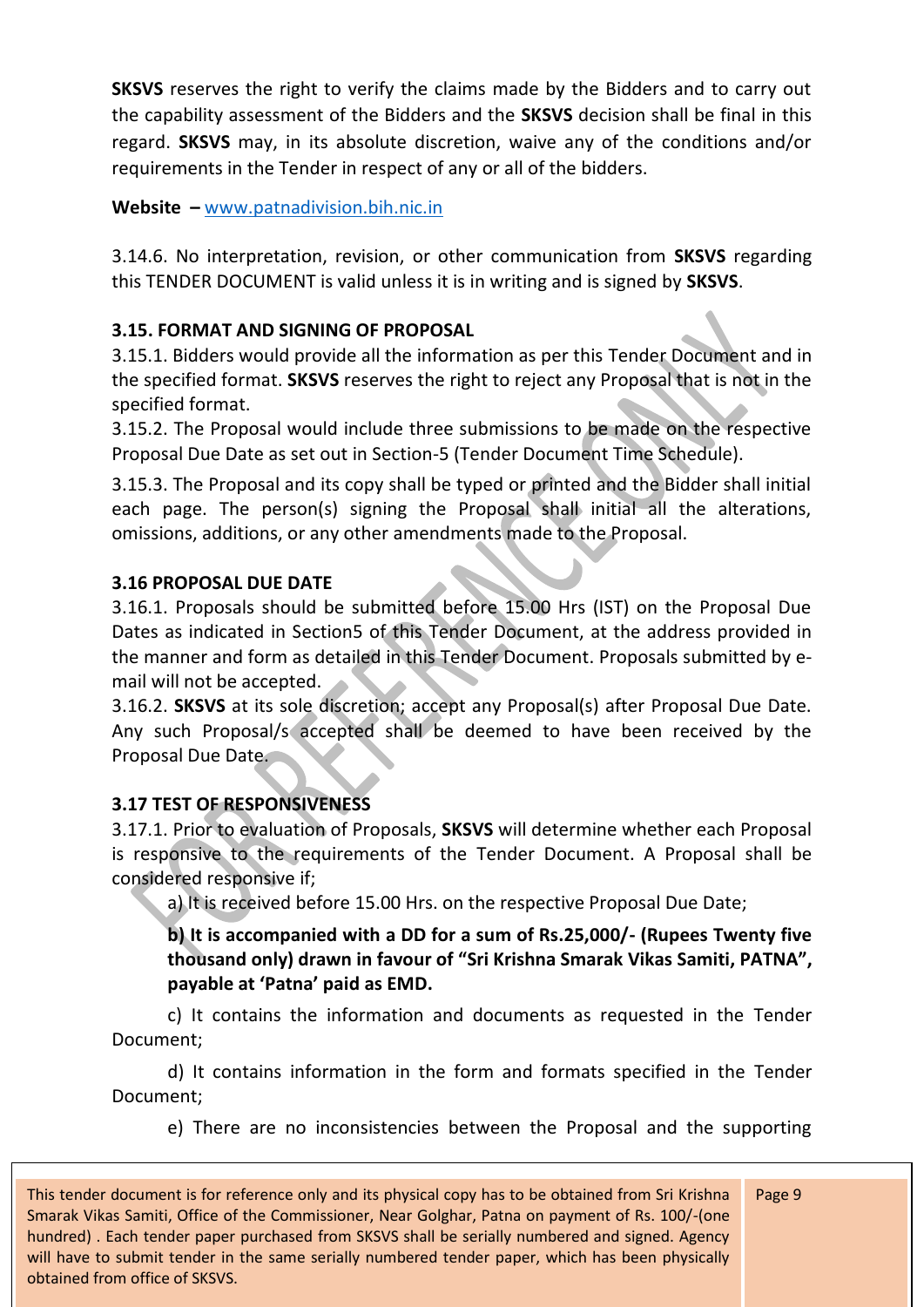documents.

#### **3.18 CONFIDENTIALITY**

3.18.1. Information relating to the examination, clarification, evaluation and recommendation for the Qualified Bidders would not be disclosed to any person not officially concerned with the process. **SKSVS** will treat all information submitted as part of the Proposal in confidence and will ensure that all those who have access to such material to treat it in confidence. **SKSVS** would not divulge any such information unless ordered to do so by any statutory authority that has the power under law to require its disclosure.

#### **3.19 CLARIFICATIONS**

3.19.1. To assist in the process of evaluation of Proposals, **SKSVS** may, at its sole discretion, ask any Bidder for clarification on its Proposal or substantiation of any of the submission made by the Bidder.

3.21.2. Withdrawal of a Proposal during the interval between the Proposal Due Date and expiration of the Proposal Validity Period would result in forfeiture of the Bid Security in accordance with this Tender Document.

#### **3.22 PROPOSAL EVALUATION**

3.22.1. The Qualification Submissions of the Bidders would be checked for responsiveness with the requirements of the Tender Document and shall be evaluated as per the Criteria set.

#### **3.23 DELCARATION OF SUCCESSFUL BIDDER**

3.23.1. **SKSVS** may either choose to accept the Proposal of the successful tenderer or invite him for negotiations.

3.23.2. Upon acceptance of the Proposal of the tenderer financially qualified with or without negotiations, **SKSVS** shall declare the tenderer as the Successful Bidder.

# **3.24 NOTIFICATIONS**

3.24.1. **SKSVS** will notify the Successful Bidder by a Letter of Award (LOA) that its Proposal has been accepted.

#### **3.25 SKSVS RIGHT TO ACCEPT OR REJECT PROPOSAL**

3.25.1. **SKSVS** reserves the right to accept or reject any or all of the Proposals without assigning any reason.

3.25.2. **SKSVS** reserves the right to invite revised Proposals from Bidders with or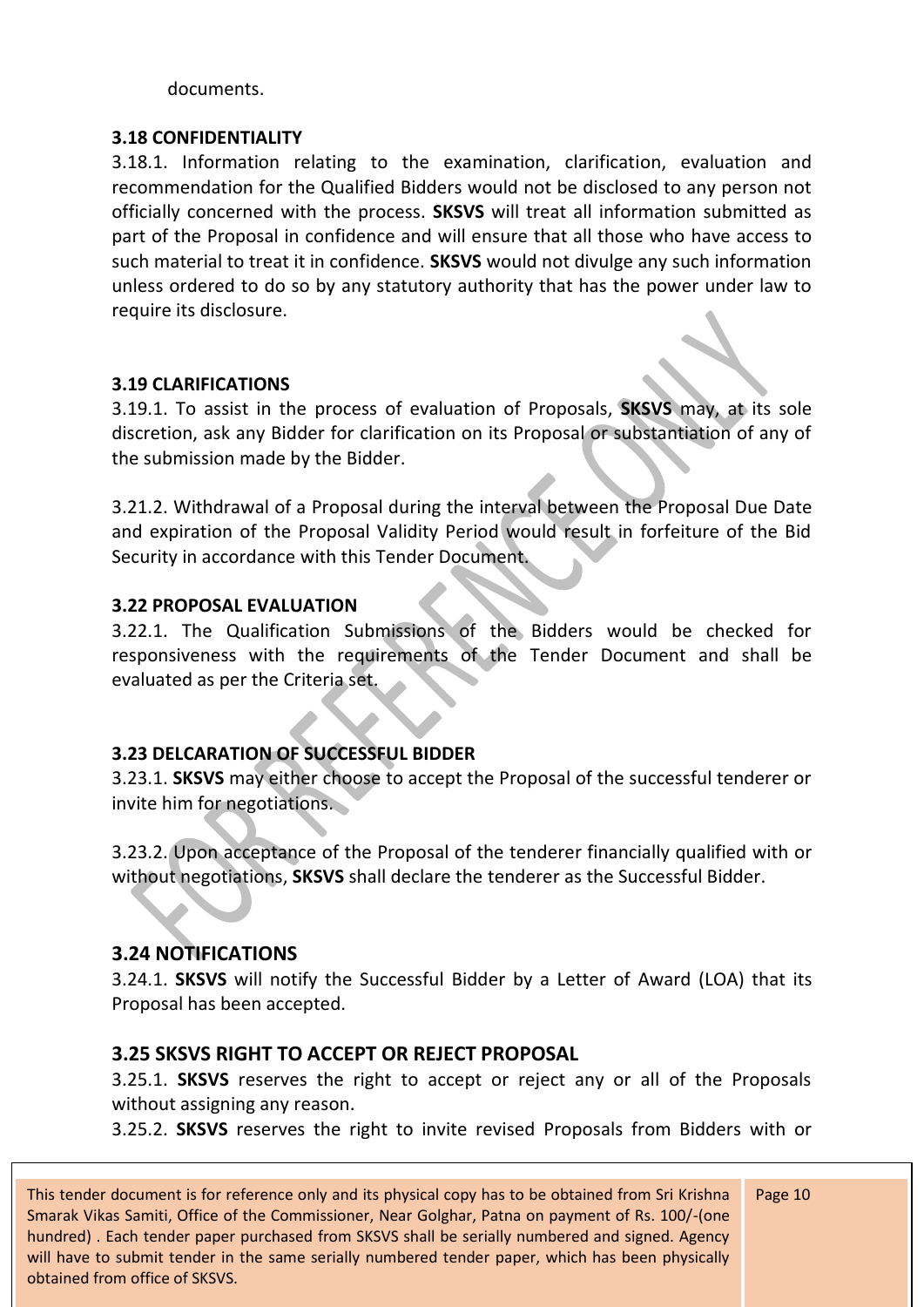without amendment of the Tender Document at any stage, without liability or any obligation for such invitation and without assigning any reason.

# **4. EVALUATION OF BIDS**

# **4.1 EVALUATION PARAMETERS**

4.1.1 **SKSVS Office** will evaluate the bids determined to be substantially responsive i.e., which

a. Are properly signed;

b. Conform to the terms and conditions & technical specifications.

4.1.2. Thereafter, the substantially responsive bidders shall be called upon to present their strategy regarding conceptualization, planning, designing, construction, direction and execution of the project

4.1.3. The Technically Qualified bidders quoting the Highest amount payble to SKSVS by setting up of stall and other activates done in the given area of 80,000 sq feet at Gandhi Maidan minus the Expenses of doing the work for organising the event as mentioned in Tender Document (ANNEXURE 3) will be selected as the successful bidder.

4.1.4. All bidders shall be required to make presentations up to 20 minutes, before opening of financial proposals, to demonstrate their credentials based on eligibility criteria.

4.1.5. **Post-event removal/disposal of facilities and complete restoration of the venue is the sole responsibility of the selected Agency latest by 20 thMarch, 2016**.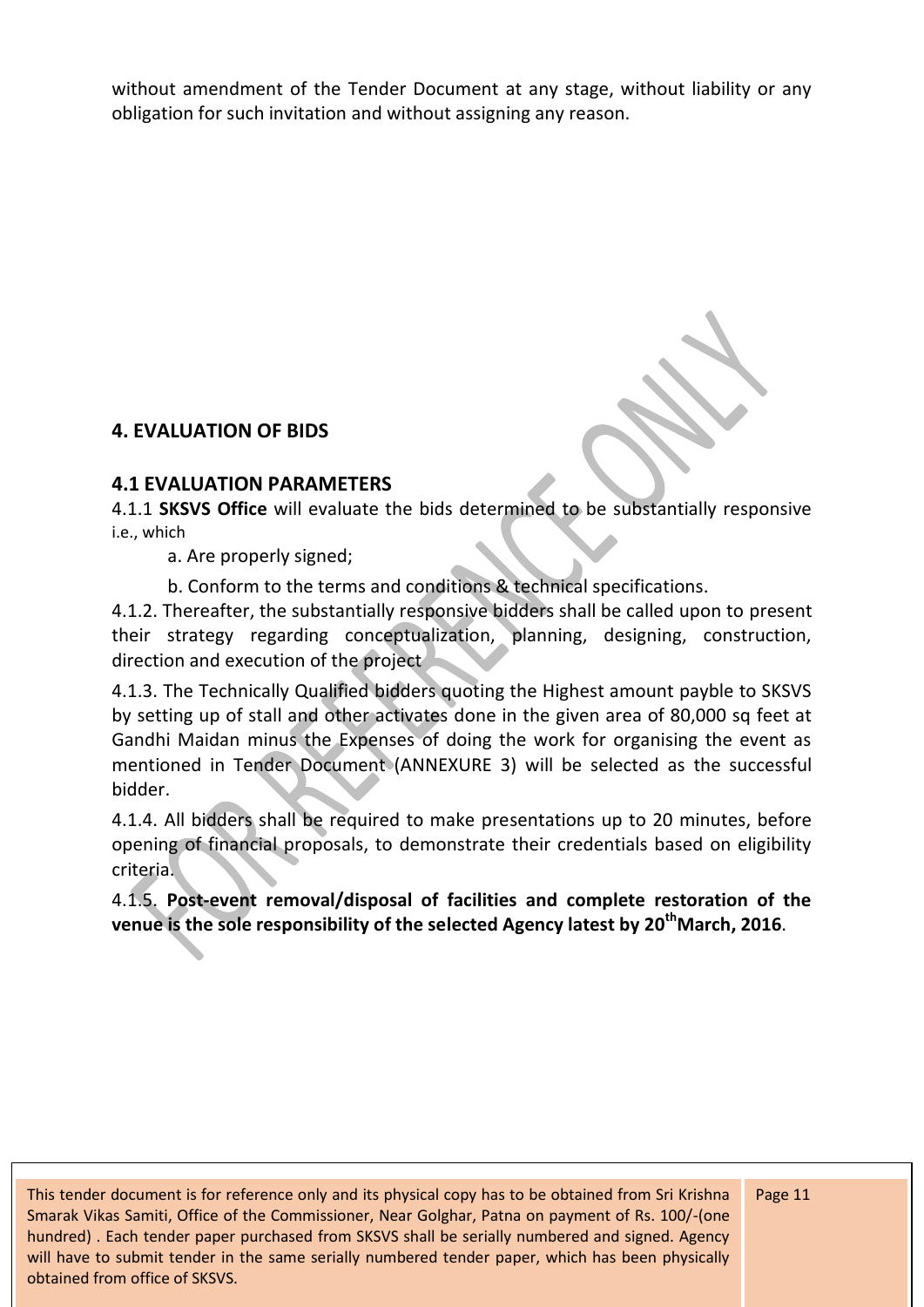# **5. BID SCHEDULE AND VENUE**

**SKSVS** would endeavour to adhere to the following schedule:

| S.  | <b>Activity</b>                                                      | <b>Scheduled Date &amp; Time</b>                                                                                                                                                                                                                                                                                                                                                                                                                                                                                                                                                |
|-----|----------------------------------------------------------------------|---------------------------------------------------------------------------------------------------------------------------------------------------------------------------------------------------------------------------------------------------------------------------------------------------------------------------------------------------------------------------------------------------------------------------------------------------------------------------------------------------------------------------------------------------------------------------------|
| No. |                                                                      |                                                                                                                                                                                                                                                                                                                                                                                                                                                                                                                                                                                 |
| 1.  | Place for obtaining Bid Document                                     | Tender document can be obtained<br>from Sri Krishna Smarak Vikas Samiti,<br>Office of the Commissioner, Patna by<br>payment of Rs. 100/-. The revised<br>tender document can also be seen on<br>website www.patnadivision.bih.nic.in,<br>however it has to be physically<br>obtained from Sri Krishna Smarak<br><b>Office</b><br>Samiti,<br>the<br>Vikas<br>0f<br>Commissioner, Near Golghar, Patna.<br>Each tender paper purchased from<br>SKSVS shall be serially numbered and<br>signed. Agency will have to submit<br>tender in the same serially numbered<br>tender paper. |
| 2.  | <b>Tender Document fee</b>                                           | Rs 100. (Rupee hundred only)                                                                                                                                                                                                                                                                                                                                                                                                                                                                                                                                                    |
| 3.  | Last of obtaining Tender Document                                    | $13^{th}$ Feb., 2016 till 1.00 PM                                                                                                                                                                                                                                                                                                                                                                                                                                                                                                                                               |
| 4.  | Date and Time for Submission of Bid                                  | 13 <sup>th</sup> , February 2016 till 3.00 PM                                                                                                                                                                                                                                                                                                                                                                                                                                                                                                                                   |
| 5.  | submission<br>for<br>of<br><b>Address</b><br><b>Bid</b><br>Documents | Sri Krishna Smarak Vikas Samiti, Office<br>of the Commissioner, Patna Division,<br>South Gandhi Maidan, Near Golghar,<br>Patna-800001.                                                                                                                                                                                                                                                                                                                                                                                                                                          |
| 6.  | Venue of opening of Technical Bid                                    | Sri Krishna Smarak Vikas Samiti, Office<br>of the Commissioner, Patna Division,<br>South Gandhi Maidan, Near Golghar,<br>Patna-800001                                                                                                                                                                                                                                                                                                                                                                                                                                           |
| 7.  | Date & time of opening of technical<br><b>Bid</b>                    | $\overline{13^{th}}$ February, 2016 at 3.30 PM                                                                                                                                                                                                                                                                                                                                                                                                                                                                                                                                  |
| 8.  | Date & time of Presentation                                          | 13 <sup>th</sup> February, 2016 at 4.30 PM                                                                                                                                                                                                                                                                                                                                                                                                                                                                                                                                      |
| 9.  | Pre-bid meeting                                                      | 8 <sup>th</sup> February, 2016 at 11.30 AM at Office<br>of the Commissioner, Patna Division,<br>Patna                                                                                                                                                                                                                                                                                                                                                                                                                                                                           |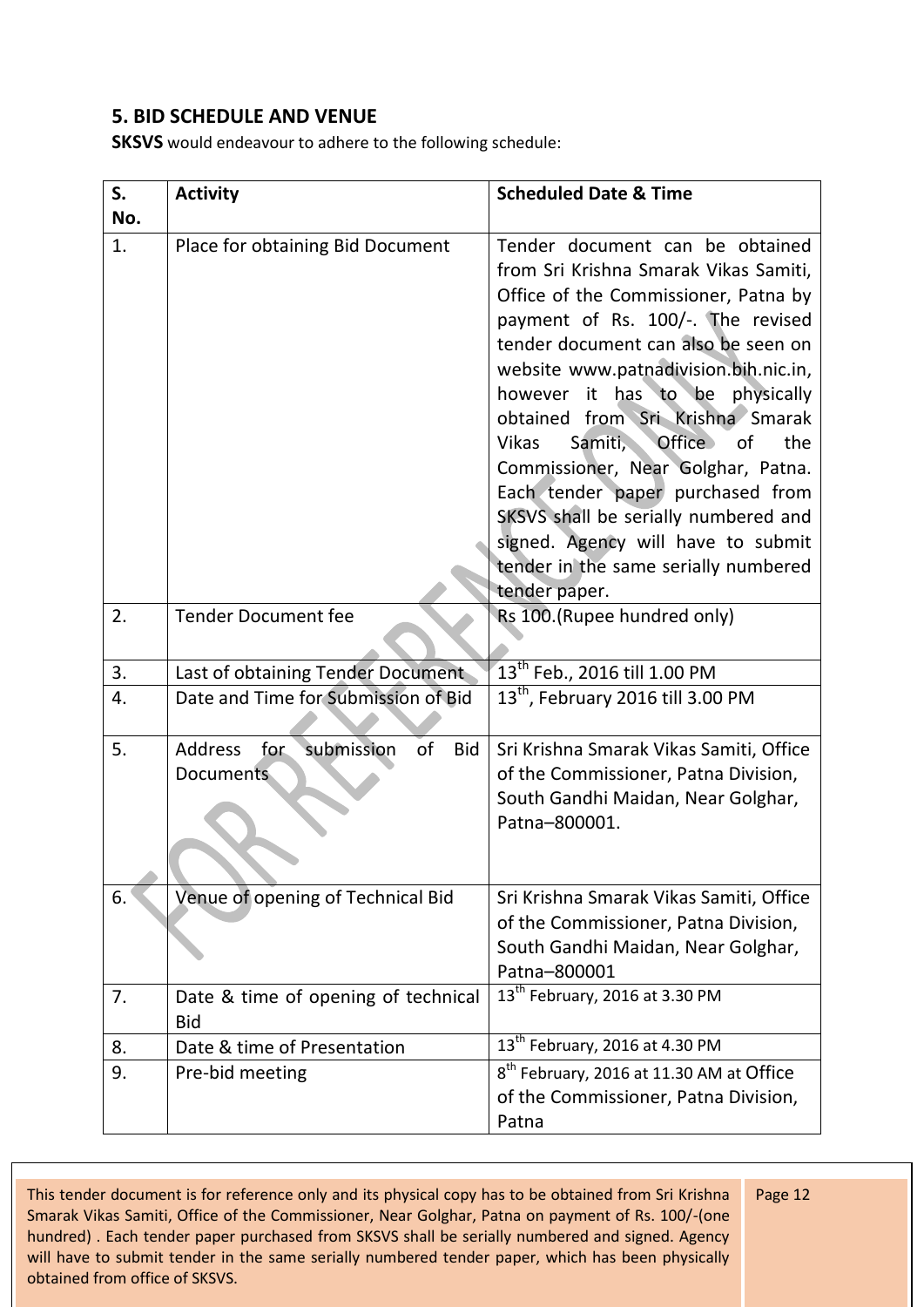| 10. | Date & time of opening of financial   To be communicated to technically |                   |
|-----|-------------------------------------------------------------------------|-------------------|
|     | <b>Bid</b>                                                              | qualified bidders |

# **ANNEXURE - 1 FORMAT FOR COVERING LETTER-CUM-ASSIGNMENT UNDERTAKING**

(On the Letterhead of the Bidder)

To, **The Sri Krishna Smarak Vikas Samiti PATNA – 800 001** 

Sir,

Ref: - Selection of Event Management Agency for Vasant Utsav 2016

We have read and understood the Request for Proposal (Tender Document) along with Draft Agreement in respect of the captioned Assignment provided to us by **Sri Krishna Smarak Vikas Samiti, Patna.**

We hereby agree and undertake as under:

Notwithstanding any qualifications or conditions, whether implied or otherwise, contained in our Proposal we hereby represent and confirm that our Proposal is unqualified and unconditional in all respects and we agree to the terms of the proposed Agreement, a draft of which also forms a part of the Tender Document provided to us.

This Proposal is valid till ----------- (At least 3 Months from the Proposal Due Date). Please find enclosed herein with the Proposal the Demand Draft bearing number ----- ------ of Rs. 25,000/- (Rupees Twenty Five only) drawn in favour of the 'Shri Krishna Smarak Vikas Samiti' payable at Patna towards the EMD Amount', dated this ..............................day of........................... 2016.

Name of the Bidder

Signature of Authorised Signatory

Name of the Authorised Signatory

Date: -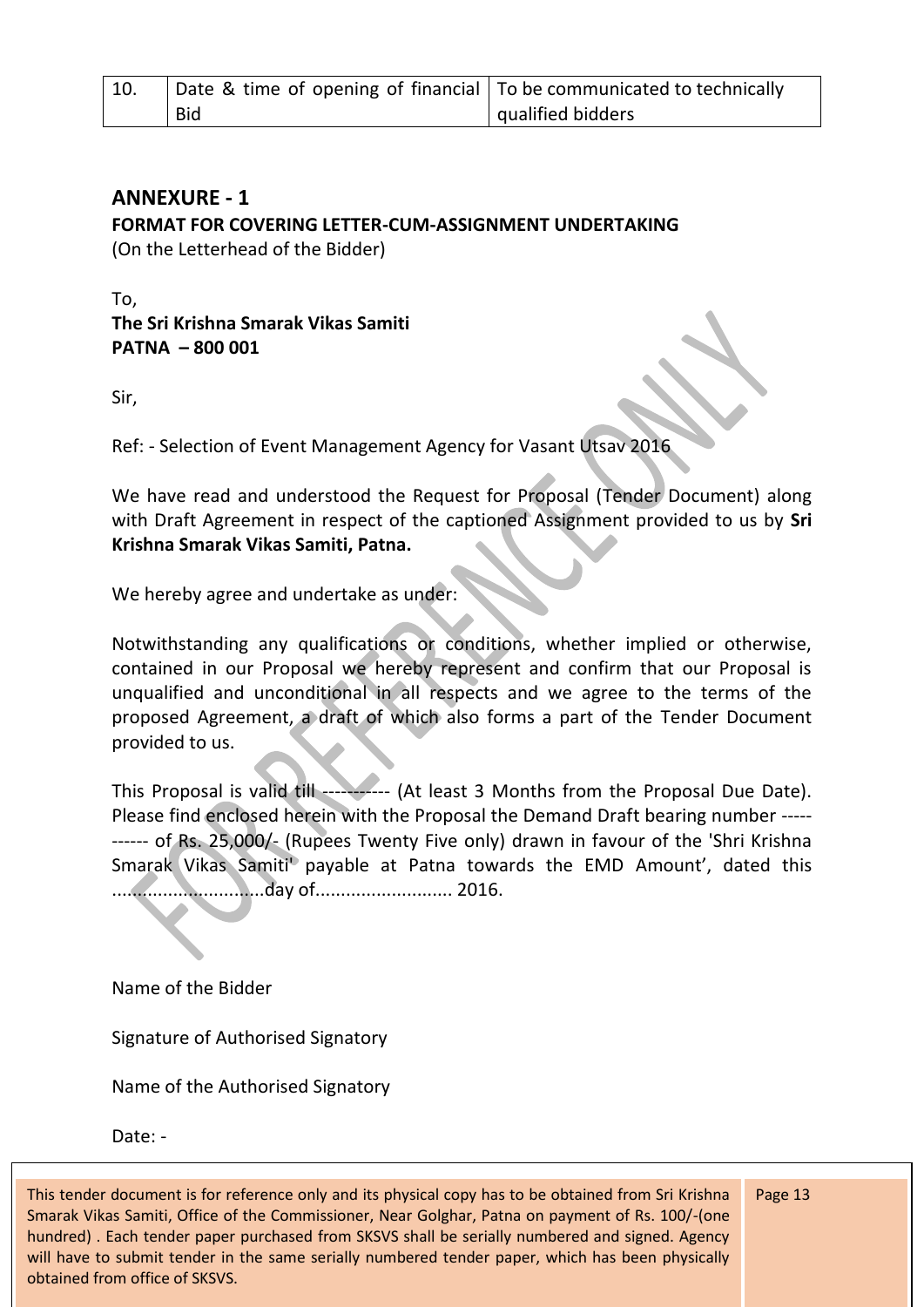#### **ANNEXURE-2 PRESCRIBED PROFORMA FOR TECHNICAL BID**

| Sr.            | <b>Criteria</b>                                         | YES/NO | <b>Documentary</b>  |
|----------------|---------------------------------------------------------|--------|---------------------|
|                |                                                         |        | <b>Evidence</b>     |
| $\mathbf{1}$   | Service Tax Registration Number                         |        | To be attached      |
| $\overline{2}$ | Pan Card                                                |        | To be attached      |
| 3              | Minimum 3 years of experience in conceptualizing,       |        | Work Order/Work     |
|                | designing, organizing, managing, executing events,      |        | Completion          |
|                | exhibitions similar in nature Mela and similar festival |        | certificate clearly |
|                | organized by other State Govt.                          |        | indicating          |
|                |                                                         |        | experience.         |
| 4              | The bidder should have achieved a minimum               |        | To be attached      |
|                | Average Financial Turnover of Rs.50,00,000/- (fifty     |        |                     |
|                | lakh) in past three Financial years (2012-13, 2013-     |        |                     |
|                | 14, 2014-15) - in equivalent temporary works/Event      |        |                     |
|                | contracts or related works.                             |        |                     |
| 5              | IT return and Service Tax return of last 3 year.        |        | To be attached      |
|                |                                                         |        |                     |
| 6              | EMD of Rs.25000/-(twenty five thousand)                 |        | To be attached      |
|                |                                                         |        |                     |

This tender document is for reference only and its physical copy has to be obtained from Sri Krishna Smarak Vikas Samiti, Office of the Commissioner, Near Golghar, Patna on payment of Rs. 100/-(one hundred) . Each tender paper purchased from SKSVS shall be serially numbered and signed. Agency will have to submit tender in the same serially numbered tender paper, which has been physically obtained from office of SKSVS.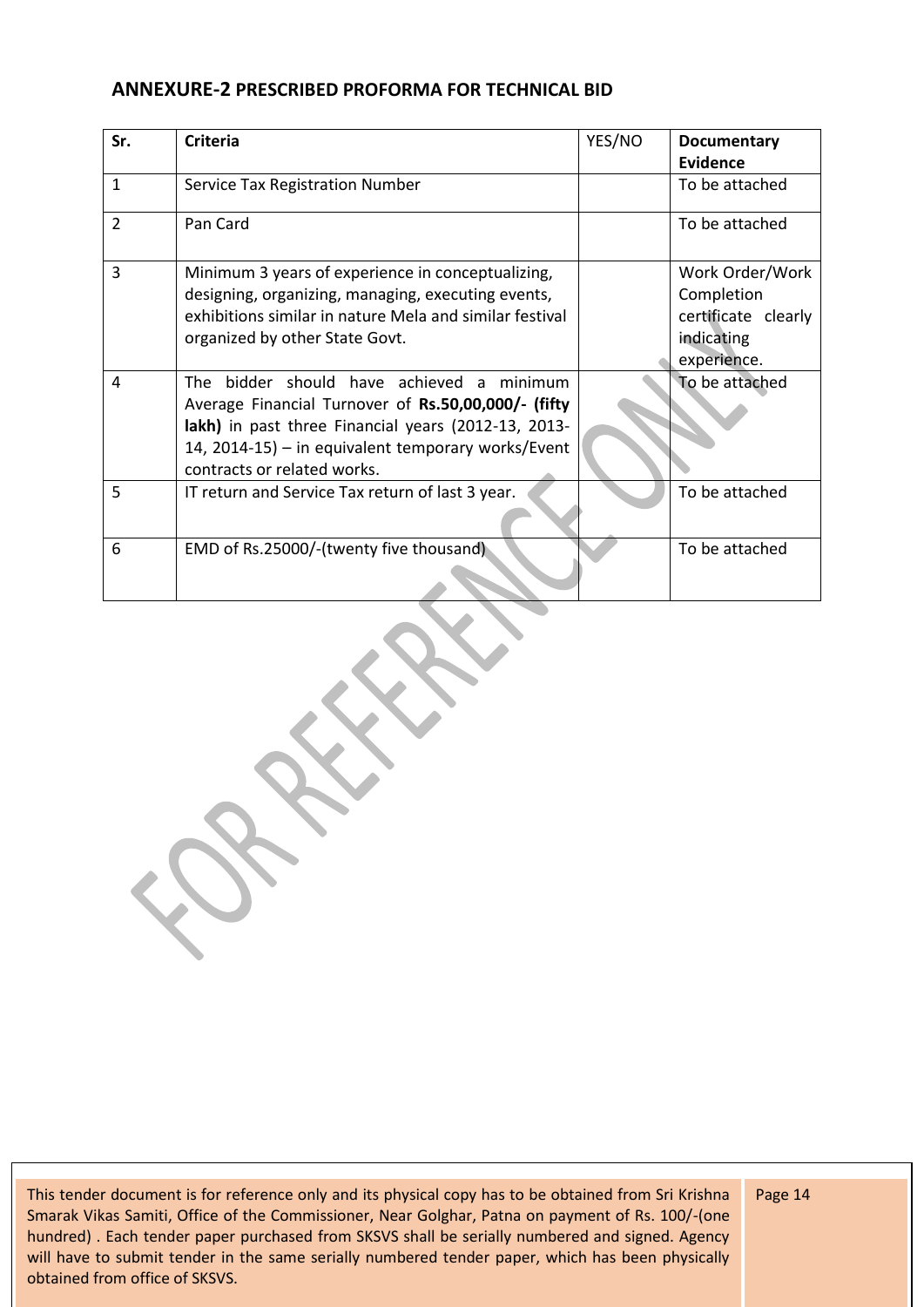# **ANNEXURE-3**

# **a. (Financial Bid F1)**

Amount (F1).................................... (in rupees and words) payable to SKVS for usage of the area of 80,000 sq.ft. for 15 days by the bidder.{ All the cost of construction of stall and other facility like lighting etc. at the stall will be borne by the bidder(F1)}

#### **b. (Financial Bid F2)** *Note: F2 = B1+B2*

**Bidder will have to arrange following item for 2(two) days only between 1 to 10 March, 2016 for organising different activities.**

| S <sub>1</sub><br><u>No</u> | <b>Particulars/Deliverables</b>                 | Size / Area      | <b>Unit</b>    | <b>Total</b><br><b>Amount</b><br>for two<br><b>days</b> |
|-----------------------------|-------------------------------------------------|------------------|----------------|---------------------------------------------------------|
| $\overline{2}$              | <b>Stage</b>                                    | 50ftWx30ftDx5ftH | 1              |                                                         |
| 4                           | <b>Stage Carpeting</b>                          | 1500 Sqtf        | $\mathbf{1}$   |                                                         |
| 5                           | <b>VIP/VVIP Longue Carpeting</b>                | 2000 Sqft        | 13             |                                                         |
| 6                           | Designer Welcome Gate                           | 200 Sqft         | $\overline{2}$ |                                                         |
| $\overline{7}$              | Urinals (VIPs & Artists)                        |                  | $\overline{2}$ |                                                         |
| 8                           | Well Equipped Green Room                        | 10x8x10          | $\mathbf{1}$   |                                                         |
| 9                           | Backdrop, Iron Framed, Star Media Flex          | As per stage     | $\mathbf{1}$   |                                                         |
| 10                          | Side Drops, Iron Framed, Star Media Flex        | As per stage     | $\overline{2}$ |                                                         |
| 11                          | Iron Framed Closing panel on both side of Stage |                  |                |                                                         |
| 12                          | Vip Sofa                                        |                  | 10             |                                                         |
| 13                          | <b>Fiber Chairs</b>                             |                  | 1000           |                                                         |
| 14                          | <b>Centre Table for VIPs</b>                    |                  | 10             |                                                         |
| 15 <sub>1</sub>             | Podium                                          | 4x2 Sqft         | 1              |                                                         |
| 16                          | <b>Console Masking with Black Cloth</b>         |                  |                |                                                         |
| 17                          | Console Riser                                   |                  |                |                                                         |
| 18                          | Male / Female Anchor                            |                  | $\mathbf{1}$   |                                                         |
| 19                          | Volunteer                                       |                  | 10             |                                                         |
| 20                          | Hostess (02 Dyas)                               |                  | 4              |                                                         |
| 22                          | <b>Flower Decoration</b>                        |                  |                |                                                         |
| 23                          | Top 1200 W per Column                           |                  | 16             |                                                         |
| 24                          | Low (single 18")1000WT minimum                  |                  | 10             |                                                         |
| 25                          | Monitor                                         |                  | 10             |                                                         |
|                             | Mixing Console 32 Channels (Yamaha / Sound      |                  |                |                                                         |
| 26                          | Craft)                                          |                  | 1              |                                                         |

#### **B1. Quotation for Stage arrangement, Green room, sitting arrangement, Lighting Sound, Anchor & volunteer etc.**

This tender document is for reference only and its physical copy has to be obtained from Sri Krishna Smarak Vikas Samiti, Office of the Commissioner, Near Golghar, Patna on payment of Rs. 100/-(one hundred) . Each tender paper purchased from SKSVS shall be serially numbered and signed. Agency will have to submit tender in the same serially numbered tender paper, which has been physically obtained from office of SKSVS.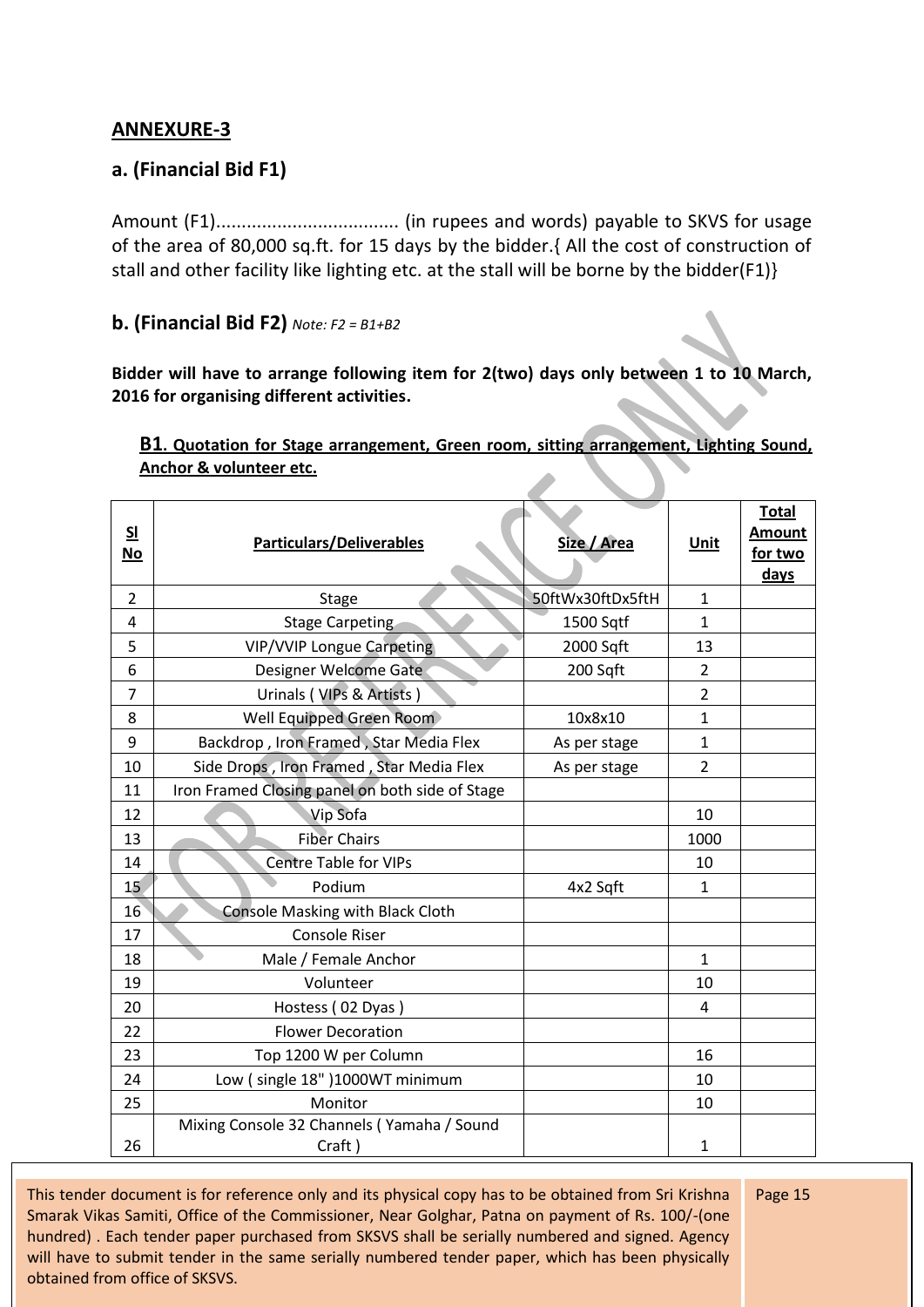| 27 | Side Field - Low & Top with Amplifier      |                  | $\overline{2}$ |  |
|----|--------------------------------------------|------------------|----------------|--|
| 28 | <b>Instrumental Mikes</b>                  |                  | 6              |  |
| 29 | <b>Cordless Mikes</b>                      |                  | $\overline{2}$ |  |
| 30 | Naple Mikes(Shure/Sennieser/AKG)           |                  | 4              |  |
|    |                                            | As per           |                |  |
| 31 | <b>Snack Cables</b>                        | requirement      |                |  |
| 32 | Graphic Rack Complete Set                  |                  |                |  |
| 33 | <b>USB Port</b>                            |                  |                |  |
| 34 | Drum kit mike                              |                  |                |  |
| 35 | Pioneer Pitch - CDJ 200                    |                  |                |  |
| 36 | <b>Beam Parcans</b>                        |                  | 12             |  |
| 37 | Led RGB Multi                              |                  | 40             |  |
| 38 | Sharpy                                     |                  | 4              |  |
| 39 | Multi Ten                                  |                  | 4              |  |
| 40 | Laser Light                                |                  | $\overline{2}$ |  |
| 41 | Smoke Gun                                  |                  | $\overline{2}$ |  |
| 42 | <b>DMX</b>                                 |                  |                |  |
| 43 | Colour Lab                                 |                  |                |  |
| 44 | Programming Board                          |                  |                |  |
| 45 | <b>Dimmer Pack</b>                         |                  |                |  |
| 46 | Light Technician                           |                  |                |  |
| 47 | <b>Tras One Sided</b>                      |                  |                |  |
| 48 | LED Wall 24x12 Sqft for Stage              | $\mathbf{1}$     |                |  |
| 49 | LED wall 8x12 Sqft 8-10Ft above the Ground | $\overline{2}$   |                |  |
| 50 | Videography & Still photo                  |                  |                |  |
|    |                                            | (B1)Total Amount |                |  |
|    |                                            | in rupees =      |                |  |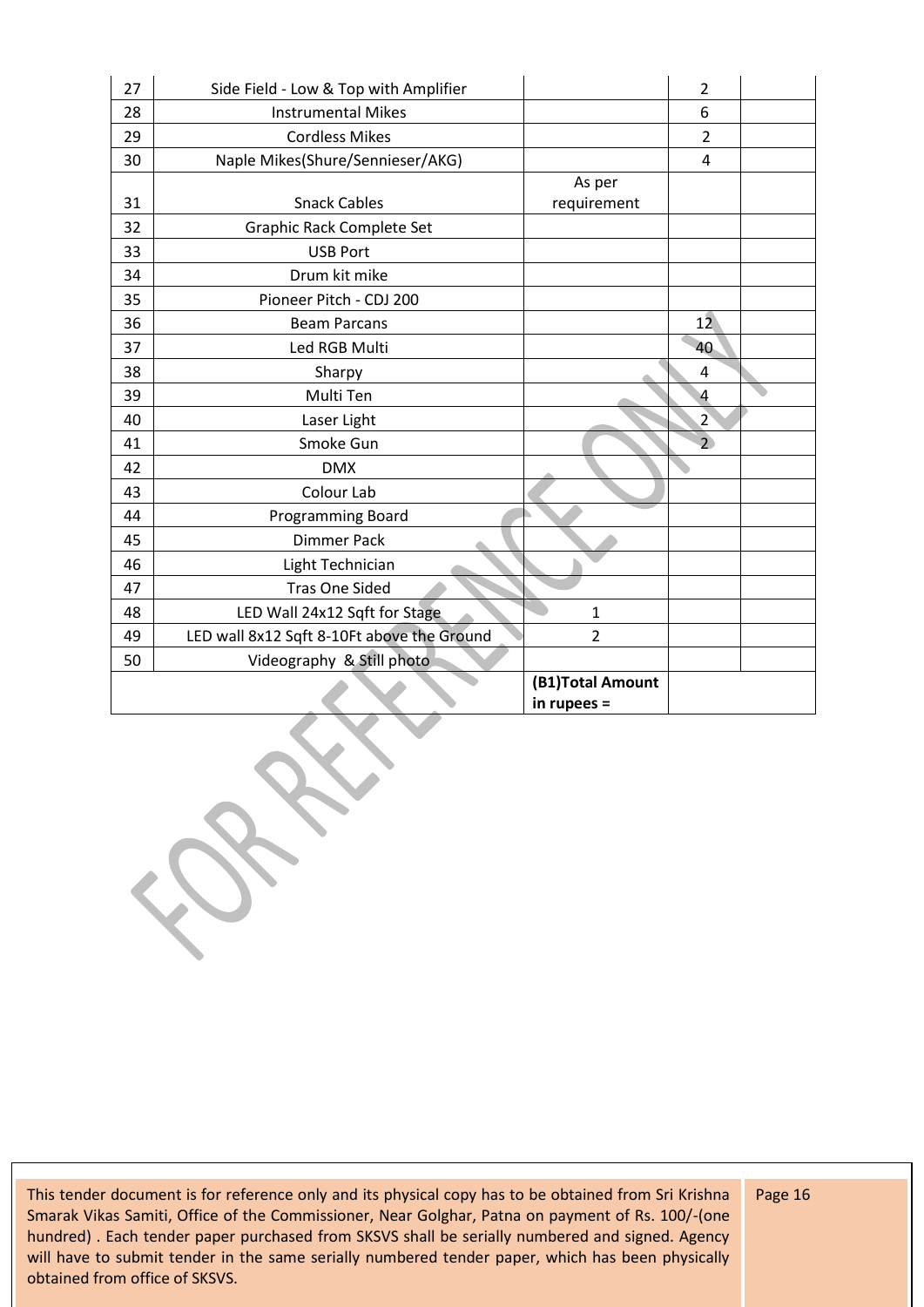#### **B2. Quotation for organizing cultural programme and various competitions at Vasant Utsav - 2016: (From 1st March to 10th March)**

| S.N                                   | Type of cultural                                                                                                                      | <b>Requirements</b>                                                                                                                                                                                                                                                                                                                                                               | <b>Quoted Amount</b> |
|---------------------------------------|---------------------------------------------------------------------------------------------------------------------------------------|-----------------------------------------------------------------------------------------------------------------------------------------------------------------------------------------------------------------------------------------------------------------------------------------------------------------------------------------------------------------------------------|----------------------|
| 1.                                    | Cultural Programme on<br>Inaugural function (1Day)                                                                                    | 10 volunteers for backstage management<br>а.<br>Designing of paper advertisement, flex<br>b.<br>banners etc.                                                                                                                                                                                                                                                                      |                      |
| 2.                                    | Painting Competition (1 Day)                                                                                                          | 08 volunteers for backstage management<br>a.<br>2 Volunteers for Registration of participants.<br>b.<br>Designing of paper advertisement & flex<br>c.<br>banners etc.<br>Inviting judges (suggested by SKSVS) and their<br>d.<br>hospitality<br>Certificate designing & Printing<br>e.                                                                                            |                      |
| 3.                                    | Flower Show (1 Day)                                                                                                                   | 08 volunteers for event management<br>a.<br>2 Volunteers for Registration of participants.<br>b.<br>Designing of paper advertisement & flex<br>c.<br>banners etc.<br>Inviting judges (suggested by SKSVS) and their<br>d.<br>hospitality<br>Certificate designing & Printing<br>f.                                                                                                |                      |
| 4.                                    | Salad making competition<br>$(1 \text{ Day})$                                                                                         | 08 volunteers for event management<br>а.<br>2 Volunteers for Registration of participants.<br>b.<br>Designing of paper advertisement, flex<br>c.<br>banners etc.<br>Inviting judges (suggested by SKSVS) and their<br>d.<br>hospitality<br>Certificate designing & Printing<br>g.                                                                                                 |                      |
| 5.                                    | <b>Group Dance Competition</b><br>$1$ Day)                                                                                            | 08 volunteers for event management<br>а.<br>2 Volunteers for Registration of participants.<br>b.<br>Designing of paper advertisement & flex<br>c.<br>banners etc.<br>Inviting judges (suggested by SKSVS) and their<br>d.<br>hospitality<br>Certificate designing & Printing                                                                                                      |                      |
| 6.                                    | Quiz Competition (1 Day)                                                                                                              | e.<br>08 volunteers for event management<br>a.<br>2 Volunteers for Registration of participants.<br>b.<br>Designing of paper advertisement & flex<br>c.<br>banners etc.<br>Inviting judges (suggested by SKSVS) and their<br>d.<br>hospitality<br>Designing of Quiz concept, questionnaire and<br>е.<br>show flow.<br>Quiz master<br>f.<br>f.<br>Certificate designing & Printing |                      |
| 7.                                    | Closing Ceremony (1 Day)                                                                                                              | 10 volunteers for backstage management<br>a.<br>Designing of paper advertisement & flex<br>b.<br>banners etc.<br>Artist hospitality like mineral water and light<br>c.<br>snacks                                                                                                                                                                                                  |                      |
| This t<br><b>Smara</b><br>8.<br>hundr | Logistic                                                                                                                              | Stationary like pen, Pencil, Glue, Stapler<br>etc.1Printer, 1laptop/Desktop.                                                                                                                                                                                                                                                                                                      |                      |
| will h                                | (B2) Total Amount in rupees =<br>obtaintot from offisterial SSK8K&K Vikas Samiti may make necessary addition/amendments in the above. |                                                                                                                                                                                                                                                                                                                                                                                   |                      |